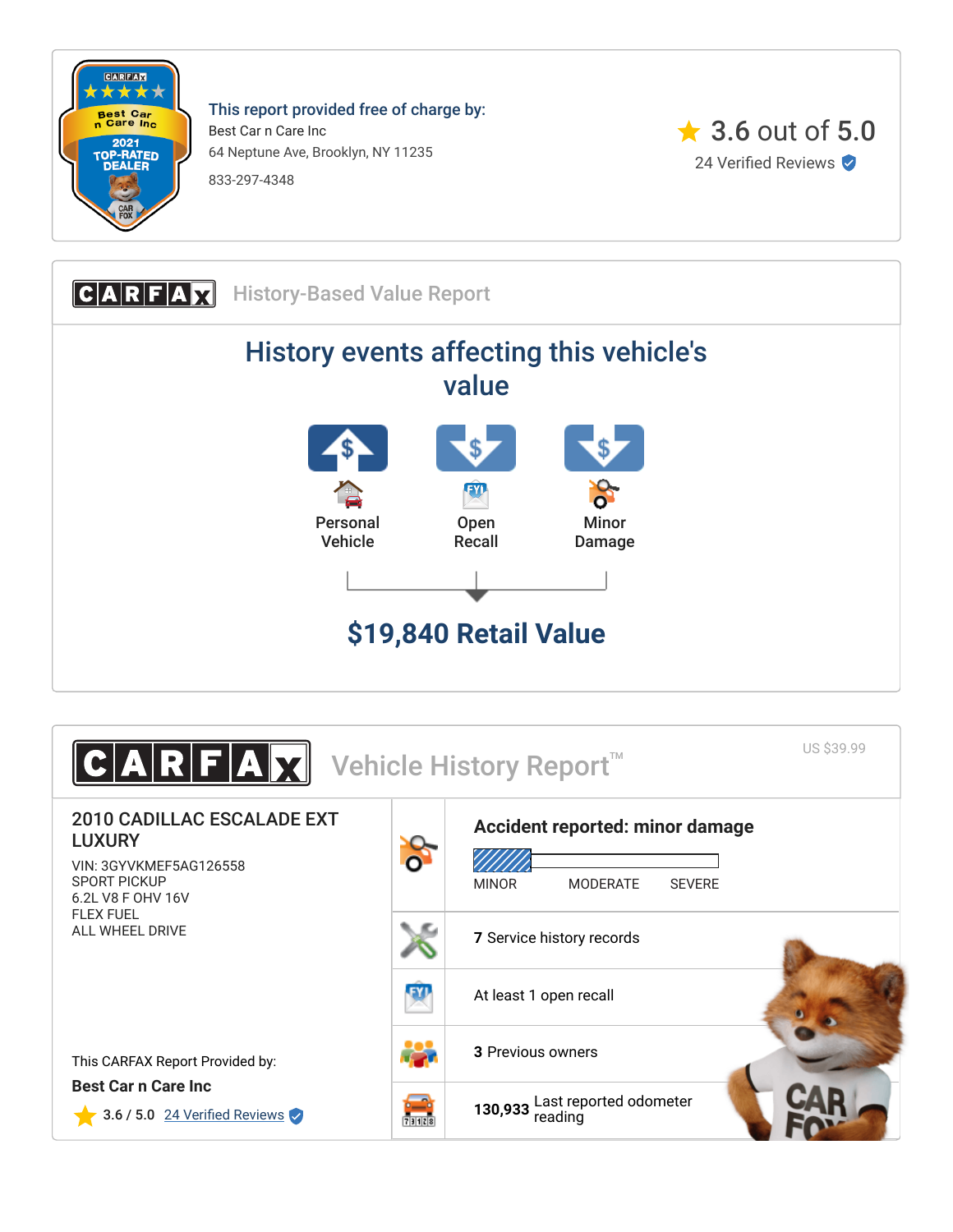This CARFAX Vehicle History Report is based only on [information](http://www.carfax.com/company/vhr-data-sources) supplied to CARFAX and available as of 4/22/22 at 4:20:39 PM (CDT). Other information about this vehicle, including problems, may not have been reported to CARFAX. Use this report as one important tool, along with a vehicle inspection and test drive, to make a better decision about your next used car.

<span id="page-1-2"></span>

| C A R F A X <br><b>Ownership History</b><br>The number of owners is estimated | Owner 1        | Owner 2      | Owner 3       |
|-------------------------------------------------------------------------------|----------------|--------------|---------------|
| Year purchased                                                                | 2010           | 2016         | 2018          |
| Type of owner                                                                 | Personal       | Personal     | Personal      |
| Estimated length of ownership                                                 | 5 yrs. 5 mo.   | 2 yrs. 1 mo. | 3 yrs. 10 mo. |
| Owned in the following states/provinces                                       | Florida, Maine | Maine        | Maine         |
| Estimated miles driven per year                                               | 5,352/yr       |              | 23,894/yr     |
| Last reported odometer reading                                                | 9,634          | 18.514       | 130,933       |

| <b>CARFAX</b> Title History<br>CARFAX guarantees the information in this section | Owner 1           | $\blacksquare$ Owner 2 | $\blacksquare$ Owner 3 |
|----------------------------------------------------------------------------------|-------------------|------------------------|------------------------|
| Salvage   Junk   Rebuilt   Fire   Flood   Hail   Lemon                           | <b>Guaranteed</b> | <b>Guaranteed</b>      | <b>Guaranteed</b>      |
|                                                                                  | No Problem        | No Problem             | No Problem             |
| Not Actual Mileage   Exceeds Mechanical Limits                                   | <b>Guaranteed</b> | <b>Guaranteed</b>      | <b>Guaranteed</b>      |
|                                                                                  | No Problem        | No Problem             | No Problem             |



**GUARANTEED** - None of these major title problems were reported by a state Department of Motor Vehicles (DMV). If you find that any of these title problems were reported by a DMV and not included in this report, CARFAX will buy this vehicle back. [Register](https://www.carfax.com/Service/bbg) | [View Terms](http://www.carfaxonline.com/legal/bbgTerms) | [View Certificate](https://www.carfaxonline.com/vhrs/3GYVKMEF5AG126558)

<span id="page-1-0"></span>

| <b>Additional History</b><br>Not all accidents / issues are reported to CARFAX                                                                                           | Owner 1                                    | $\blacksquare$ Owner 2                             | $\triangle$ Owner 3                              |
|--------------------------------------------------------------------------------------------------------------------------------------------------------------------------|--------------------------------------------|----------------------------------------------------|--------------------------------------------------|
| <b>Total Loss</b><br>No total loss reported to CARFAX.                                                                                                                   | No Issues<br>Reported                      | No Issues<br>ᢦ<br>Reported                         | No Issues<br>$\overline{\mathbf{v}}$<br>Reported |
| <b>Structural Damage</b><br>CARFAX recommends that you have this vehicle<br>inspected by a collision repair specialist.                                                  | No Issues<br>Reported                      | No Issues<br>$\checkmark$<br>Reported              | No Issues<br>✔<br>Reported                       |
| <b>Airbag Deployment</b><br>No airbag deployment reported to CARFAX.                                                                                                     | No Issues<br>Reported                      | No Issues<br>Reported                              | No Issues<br>Reported                            |
| <b>Odometer Check</b><br>No indication of an odometer rollback.                                                                                                          | No Issues<br>Indicated                     | No Issues<br>$\overline{\mathcal{L}}$<br>Indicated | No Issues<br>$\checkmark$<br>Indicated           |
| Accident / Damage<br>Accident reported: 11/23/2018.                                                                                                                      | No Issues<br>Reported                      | No Issues<br>Reported                              | <b>Minor Damage</b>                              |
| <b>Manufacturer Recall</b><br>At least 1 manufacturer recall requires service. Check<br>for open recalls or schedule dealer service on GM<br>vehicles at recalls.gm.com. | No Recalls<br>$\boldsymbol{v}$<br>Reported | No Recalls<br>$\blacktriangledown$<br>Reported     | <b>Recall Reported</b>                           |
| <b>Basic Warranty</b><br>Original warranty estimated to have expired.                                                                                                    | <b>Warranty Expired</b>                    | <b>Warranty Expired</b>                            | <b>Warranty Expired</b>                          |

<span id="page-1-1"></span>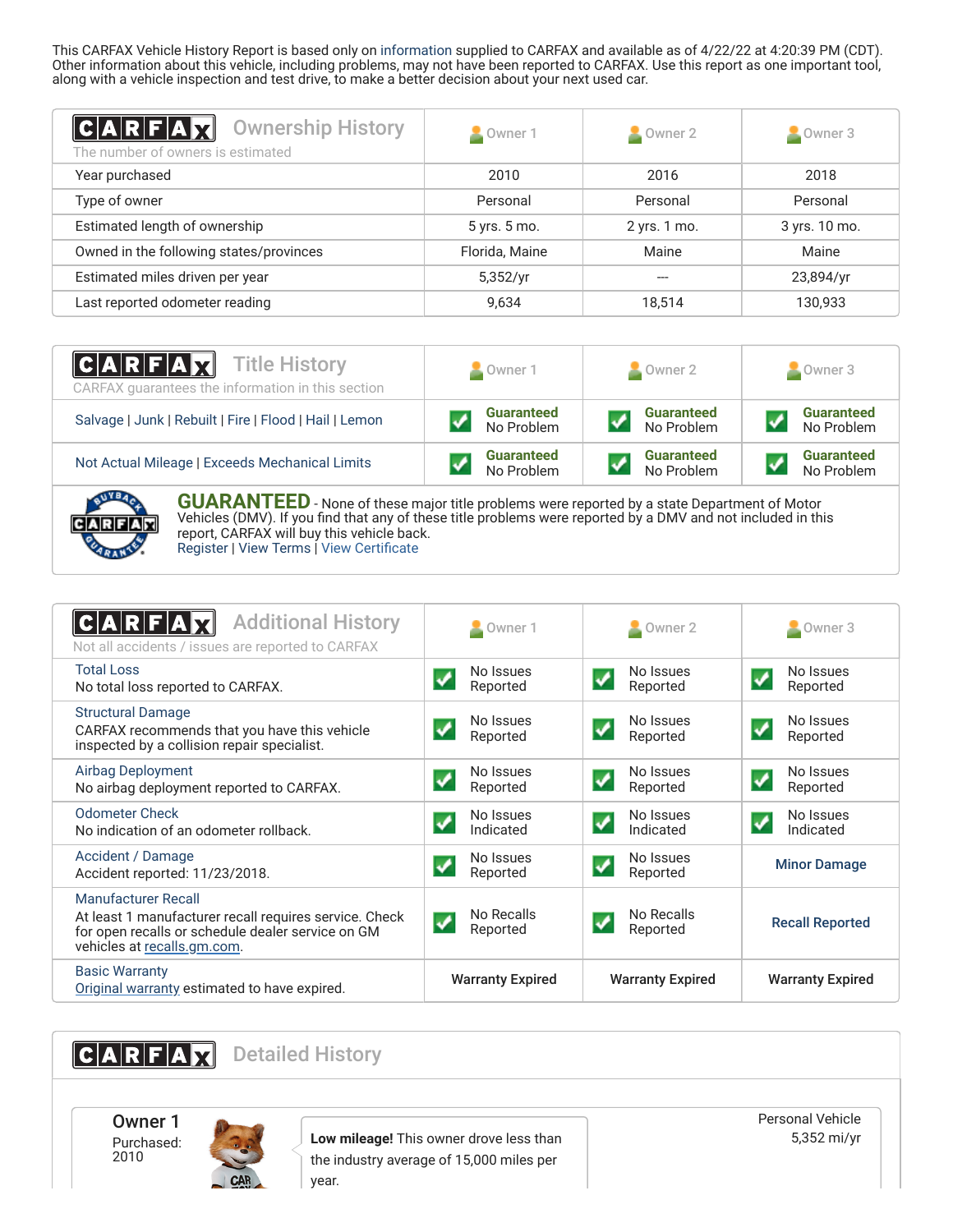| Date       | <b>Mileage</b> | <b>Source</b>                                                                                                                                               | <b>Comments</b>                                                                                                                                                                                                               |
|------------|----------------|-------------------------------------------------------------------------------------------------------------------------------------------------------------|-------------------------------------------------------------------------------------------------------------------------------------------------------------------------------------------------------------------------------|
| Original   |                | OnStar                                                                                                                                                      | Vehicle equipped with OnStar                                                                                                                                                                                                  |
| Equipment  |                |                                                                                                                                                             | Get 3 free months of premium OnStar with Automatic<br>Crash Response, Roadside Assistance and Remote<br>Door Unlock by pressing the blue OnStar button Learn<br>more                                                          |
| 01/11/2010 |                | <b>Williamson Cadillac</b><br>Miami, FL<br>305-670-7100<br>williamsoncadillac.com<br>4.5 / 5.0<br>428 Verified Reviews<br>5,617 Customer Favorites          | Vehicle offered for sale                                                                                                                                                                                                      |
| 01/20/2010 | 125            | Val Ward Cadillac<br>Fort Myers, FL<br>239-939-2212<br>valward.com<br>4.5 / 5.0<br>32 Verified Reviews<br>2 Customer Favorites                              | ⊾ c Vehicle serviced<br>- Accessories installed<br>- Vehicle washed/detailed<br>- Interior cleaned                                                                                                                            |
| 01/20/2010 |                | Val Ward Cadillac<br>Fort Myers, FL<br>239-939-2212<br>valward.com<br>4.5 / 5.0<br>32 Verified Reviews<br>2 Customer Favorites                              | Vehicle offered for sale                                                                                                                                                                                                      |
| 01/22/2010 | 355            | Val Ward Cadillac<br>Fort Myers, FL<br>239-939-2212<br>valward.com<br>4.5 / 5.0<br>32 Verified Reviews<br>2 Customer Favorites                              | Vehicle sold                                                                                                                                                                                                                  |
| 01/22/2010 |                | Florida<br>Motor Vehicle Dept.<br>Cape Coral, FL<br>Title #0103708811                                                                                       | Vehicle purchase reported<br>- Title issued or updated<br>- Title or registration issued<br>- First owner reported<br>- Titled or registered as personal vehicle<br>- Loan or lien reported<br>- Vehicle color noted as White |
| 03/31/2010 | 2,007          | Val Ward Cadillac<br>Fort Myers, FL<br>239-939-2212<br>valward.com<br>4.5 / 5.0<br>32 Verified Reviews<br>2 Customer Favorites                              | C Vehicle serviced<br>- Electrical system checked<br>- Interior trim checked<br>- Tire condition and pressure checked                                                                                                         |
| 11/24/2010 | 5,902          | O'Connor Chevrolet GMC Buick<br>Cadillac<br>Augusta, ME<br>207-622-3191<br>oconnorwheels.com/<br>4.6 / 5.0<br>58 Verified Reviews<br>118 Customer Favorites | िट, Vehicle serviced<br>- Recommended maintenance performed<br>- Fluids checked<br>- Tire condition and pressure checked<br>- Tires rotated                                                                                   |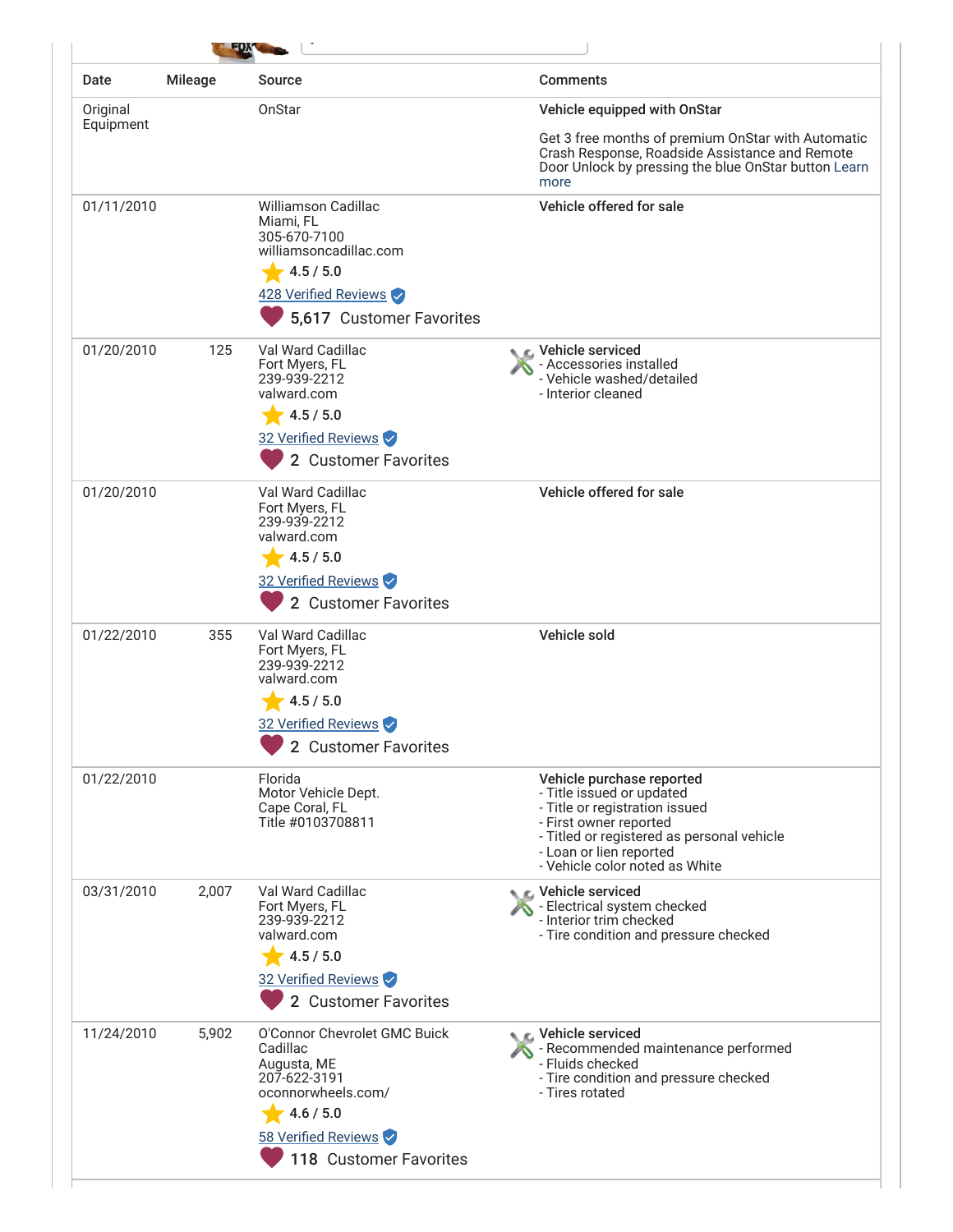| 12/03/2010 | Florida<br>Motor Vehicle Dept.<br>Kingfield, ME<br>Title #0103708811                                                                                                 | Registration issued or renewed<br>- Titled or registered as personal vehicle<br>- Registration updated when owner moved the vehicle<br>to a new location<br>- Vehicle color noted as White |
|------------|----------------------------------------------------------------------------------------------------------------------------------------------------------------------|--------------------------------------------------------------------------------------------------------------------------------------------------------------------------------------------|
| 11/07/2011 | Florida<br>Motor Vehicle Dept.<br>Kingfield, ME<br>Title #0103708811                                                                                                 | Registration issued or renewed<br>- Titled or registered as personal vehicle<br>- Vehicle color noted as White                                                                             |
| 11/10/2011 | O'Connor Chevrolet GMC Buick<br>9.634<br>Cadillac<br>Augusta, ME<br>207-622-3191<br>oconnorwheels.com/<br>4.6 / 5.0<br>58 Verified Reviews<br>118 Customer Favorites | ९ ⊾ Vehicle serviced<br>- Recommended maintenance performed                                                                                                                                |
| 11/13/2012 | Florida<br>Motor Vehicle Dept.<br>Kingfield, ME<br>Title #0103708811                                                                                                 | Registration issued or renewed<br>- Titled or registered as personal vehicle<br>- Vehicle color noted as White                                                                             |
| 10/28/2013 | Florida<br>Motor Vehicle Dept.<br>Kingfield, ME<br>Title #0103708811                                                                                                 | Registration issued or renewed<br>- Titled or registered as personal vehicle<br>- Vehicle color noted as White                                                                             |
| 06/23/2015 | Maine<br>Motor Vehicle Dept.                                                                                                                                         | Vehicle purchase reported                                                                                                                                                                  |
| 06/25/2015 | Maine<br>Motor Vehicle Dept.<br>Kingfield, ME                                                                                                                        | Registration issued or renewed<br>- Vehicle color noted as White                                                                                                                           |

| <b>Owner 2</b> | Purchased: 2016 |                                               | <b>Personal Vehicle</b>                                                                                                                      |
|----------------|-----------------|-----------------------------------------------|----------------------------------------------------------------------------------------------------------------------------------------------|
| Date           | Mileage         | Source                                        | <b>Comments</b>                                                                                                                              |
| 02/19/2016     | 18.514          | Maine<br>Motor Vehicle Dept.<br>Kingfield, ME | Title issued or updated<br>- New owner reported                                                                                              |
| 06/01/2016     |                 | Maine<br>Motor Vehicle Dept.<br>Kingfield, ME | Registration issued or renewed<br>- Vehicle color noted as White                                                                             |
| 06/01/2017     |                 | Maine<br>Motor Vehicle Dept.<br>Kingfield, ME | Registration issued or renewed<br>- Registration updated when owner moved the vehicle<br>to a new location<br>- Vehicle color noted as White |
| 04/03/2018     |                 | Maine<br>Motor Vehicle Dept.                  | Vehicle purchase reported                                                                                                                    |
| 04/09/2018     |                 | Maine<br>Motor Vehicle Dept.<br>Kingfield, ME | Registration issued or renewed<br>- Vehicle color noted as White                                                                             |

<span id="page-3-0"></span>

| Owner <sub>3</sub> | Purchased: 2018 |                                               | <b>Personal Vehicle</b><br>23,894 mi/yr                                                                                                  |
|--------------------|-----------------|-----------------------------------------------|------------------------------------------------------------------------------------------------------------------------------------------|
| Date               | Mileage         | Source                                        | <b>Comments</b>                                                                                                                          |
| 05/08/2018         | 38,656          | Maine<br>Motor Vehicle Dept.<br>Kingfield, ME | Title issued or updated<br>- New owner reported                                                                                          |
| 11/23/2018         |                 | Damage Report                                 | Accident reported: minor damage with another motor<br>vehicle<br>$\overline{\mathbf{o}}$<br>- Damage to rear<br>- Airbags did not deploy |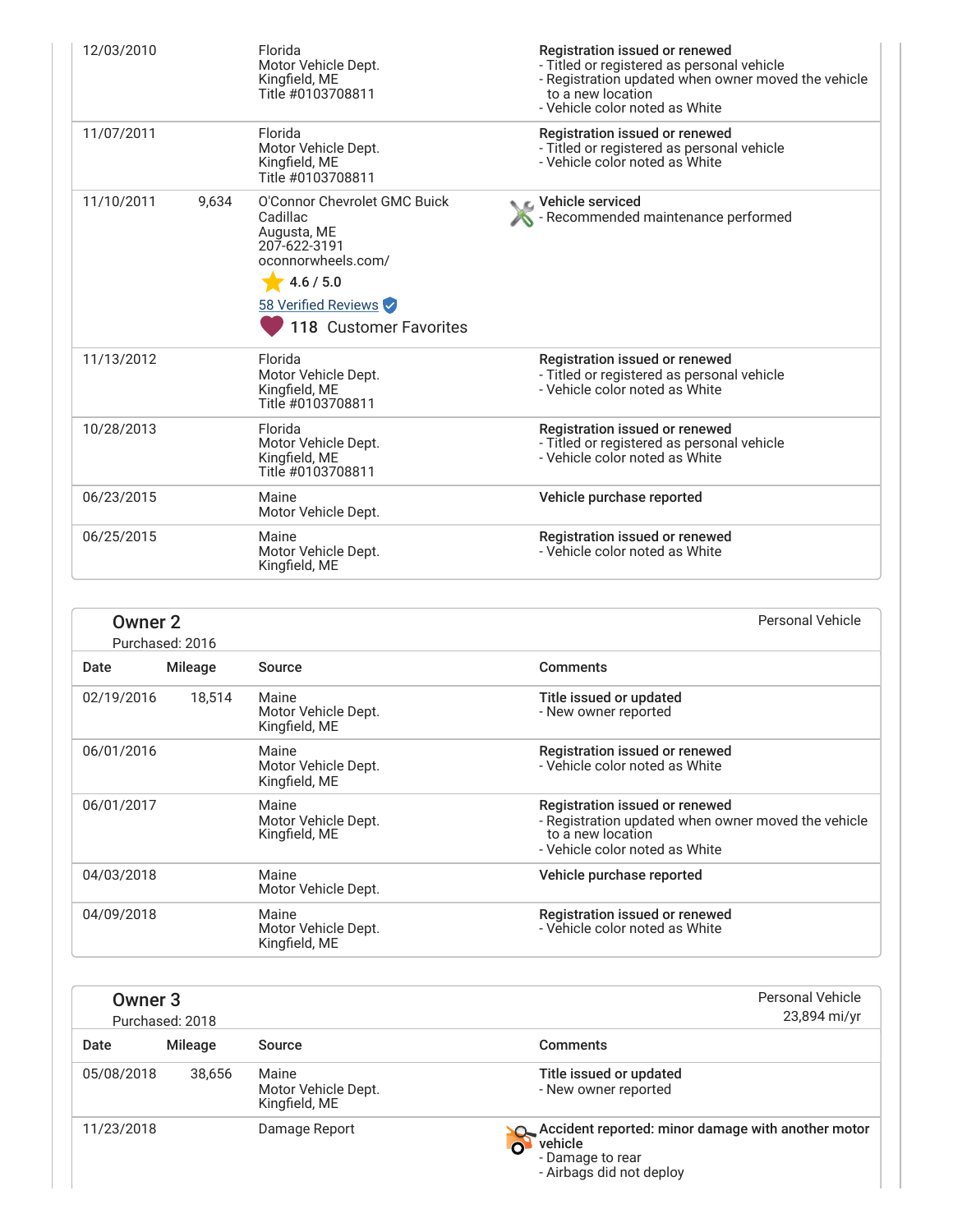|                                                                                                      |                                                                                                                                                                 |                                           | <b>Damage Severity Scale (i)</b>                                                                                                                                                                                          |               |
|------------------------------------------------------------------------------------------------------|-----------------------------------------------------------------------------------------------------------------------------------------------------------------|-------------------------------------------|---------------------------------------------------------------------------------------------------------------------------------------------------------------------------------------------------------------------------|---------------|
|                                                                                                      |                                                                                                                                                                 | <b>MINOR</b>                              | <b>MODERATE</b>                                                                                                                                                                                                           | <b>SEVERE</b> |
| <b>CARFAX HAS</b><br><b>THE MOST</b><br><b>ACCIDENT &amp;</b><br><b>DAMAGE</b><br><b>INFORMATION</b> |                                                                                                                                                                 | <b>LEFT</b>                               | <b>Damage Location</b><br><b>FRONT</b><br><b>REAR</b>                                                                                                                                                                     | <b>RIGHT</b>  |
| 02/15/2019<br>57,386                                                                                 | <b>Sunset Cadillac of Venice</b><br>Venice, FL<br>941-497-5800<br>sunsetcadillacvenice.com<br>4.8 / 5.0<br>151 Verified Reviews                                 | Vehicle serviced                          | Minor damage is usually cosmetic,<br>including dents or scratches to the<br>vehicle body.<br>- Maintenance inspection completed<br>- Remote(s) programmed<br>- Steering/suspension checked<br>- Electrical system checked |               |
| 04/01/2019                                                                                           | <b>76 Customer Favorites</b><br>Maine<br>Motor Vehicle Dept.<br>Kingfield, ME                                                                                   |                                           | Registration issued or renewed<br>- Vehicle color noted as White                                                                                                                                                          |               |
| 10/23/2019<br>69,441                                                                                 | O'Connor Chevrolet GMC Buick<br>Cadillac<br>Augusta, ME<br>207-622-3191<br>oconnorwheels.com/<br>4.6 / 5.0<br>58 Verified Reviews<br>118 Customer Favorites     | Vehicle serviced                          | Maintenance inspection completed                                                                                                                                                                                          |               |
| 12/26/2019<br>76,196                                                                                 | <b>Sunset Cadillac of Venice</b><br>Venice, FL<br>941-497-5800<br>sunsetcadillacvenice.com<br>4.8 / 5.0<br>151 Verified Reviews<br><b>76 Customer Favorites</b> | C Vehicle serviced<br>- Alignment checked | - Maintenance inspection completed<br>- Ignition coil(s) replaced<br>- Engine/powertrain computer/module checked<br>- Vehicle washed/detailed<br>- Steering/suspension checked<br>- Drivability/performance checked       |               |
| 04/01/2020                                                                                           | Maine<br>Motor Vehicle Dept.                                                                                                                                    |                                           | Registration issued or renewed<br>- Vehicle color noted as White                                                                                                                                                          |               |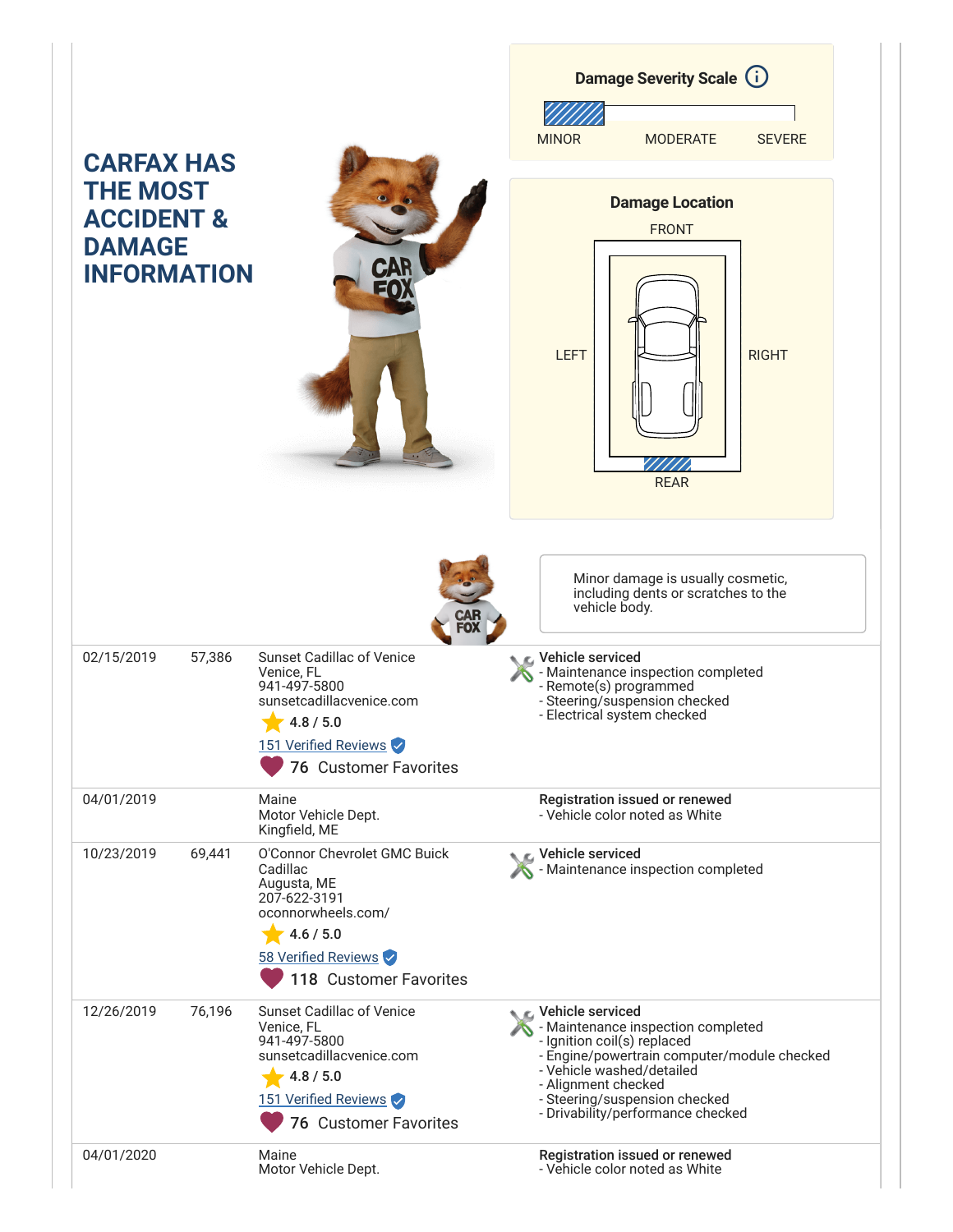|            |         | Kingfield, ME<br><b>General Motors</b>                                                                                                                                                                                 | Manufacturer Safety recall issued                                                                                                                                                                                                                                                                                                                                                                                                                                                              |
|------------|---------|------------------------------------------------------------------------------------------------------------------------------------------------------------------------------------------------------------------------|------------------------------------------------------------------------------------------------------------------------------------------------------------------------------------------------------------------------------------------------------------------------------------------------------------------------------------------------------------------------------------------------------------------------------------------------------------------------------------------------|
| 02/05/2021 |         |                                                                                                                                                                                                                        | - NHTSA #21V050<br>- Recall #N212328760<br>- FRONT PASSENGER AIRBAG TAKATA INFLATOR -<br><b>PRIORITY</b>                                                                                                                                                                                                                                                                                                                                                                                       |
|            |         |                                                                                                                                                                                                                        | - GROUP 6<br>- Status: Remedy Available                                                                                                                                                                                                                                                                                                                                                                                                                                                        |
|            |         |                                                                                                                                                                                                                        | Locate an authorized General Motors dealer to obtain<br>more information about this recall.                                                                                                                                                                                                                                                                                                                                                                                                    |
|            |         |                                                                                                                                                                                                                        | Learn more about this recall                                                                                                                                                                                                                                                                                                                                                                                                                                                                   |
|            |         | temperature cycling, which could cause the inflator to rupture during a deployment.<br>may result in injury or death to vehicle occupants.<br>Remedy: Dealers will replace the passenger-side frontal airbag inflator. | Escalade, Escalade ESV, and Escalade EXT vehicles; certain Chevrolet Avalanche, Silverado 1500, Silverado 2500/3500,<br>Suburban, and Tahoe vehicles; and certain GMC Sierra 1500, Sierra 2500/3500, Yukon, and Yukon XL vehicles. The<br>determination was made that the propellant in these inflators may degrade after long-term exposure to high humidity and<br>An inator rupture may cause metal fragments to pass through the airbag and into the vehicle interior at high speed, which |
| 04/01/2021 |         | Maine<br>Motor Vehicle Dept.<br>Kingfield, ME                                                                                                                                                                          | Registration issued or renewed<br>- Vehicle color noted as White                                                                                                                                                                                                                                                                                                                                                                                                                               |
|            | 130,895 | Dimmitt Automotive Group-St.                                                                                                                                                                                           | Vehicle offered for sale                                                                                                                                                                                                                                                                                                                                                                                                                                                                       |
|            |         | Petersburg<br>Pinellas Park, FL<br>4.8 / 5.0                                                                                                                                                                           |                                                                                                                                                                                                                                                                                                                                                                                                                                                                                                |
|            |         | 416 Verified Reviews                                                                                                                                                                                                   |                                                                                                                                                                                                                                                                                                                                                                                                                                                                                                |
| 03/17/2022 |         | 576 Customer Favorites                                                                                                                                                                                                 |                                                                                                                                                                                                                                                                                                                                                                                                                                                                                                |
| 04/11/2022 | 130,933 | <b>Auto Auction</b>                                                                                                                                                                                                    | Listed as a dealer vehicle<br>- Vehicle sold                                                                                                                                                                                                                                                                                                                                                                                                                                                   |
|            |         |                                                                                                                                                                                                                        | Millions of used vehicles are bought and<br>sold at auction every year.                                                                                                                                                                                                                                                                                                                                                                                                                        |



### Accident Indicator

CARFAX receives information about accidents in all 50 states, the District of Columbia and Canada.

Not every accident is reported to CARFAX. As details about the accident become available, those additional details are added to the CARFAX Vehicle History Report. CARFAX recommends that you have this vehicle inspected by a qualified mechanic.

- According to the National Safety Council, Injury Facts, 2021 edition, 5% of the 276 million registered vehicles in the U.S. were involved in an accident in 2019. Over 77% of these were considered minor or moderate.
- This CARFAX Vehicle History Report is based only on information supplied to CARFAX and available as of 4/22/22 at 4:20:39 PM (CDT). Other information about this vehicle, including problems, may not have been reported to CARFAX. Use this report as one important tool, along with a vehicle inspection and test drive, to make a better decision about your next used car.